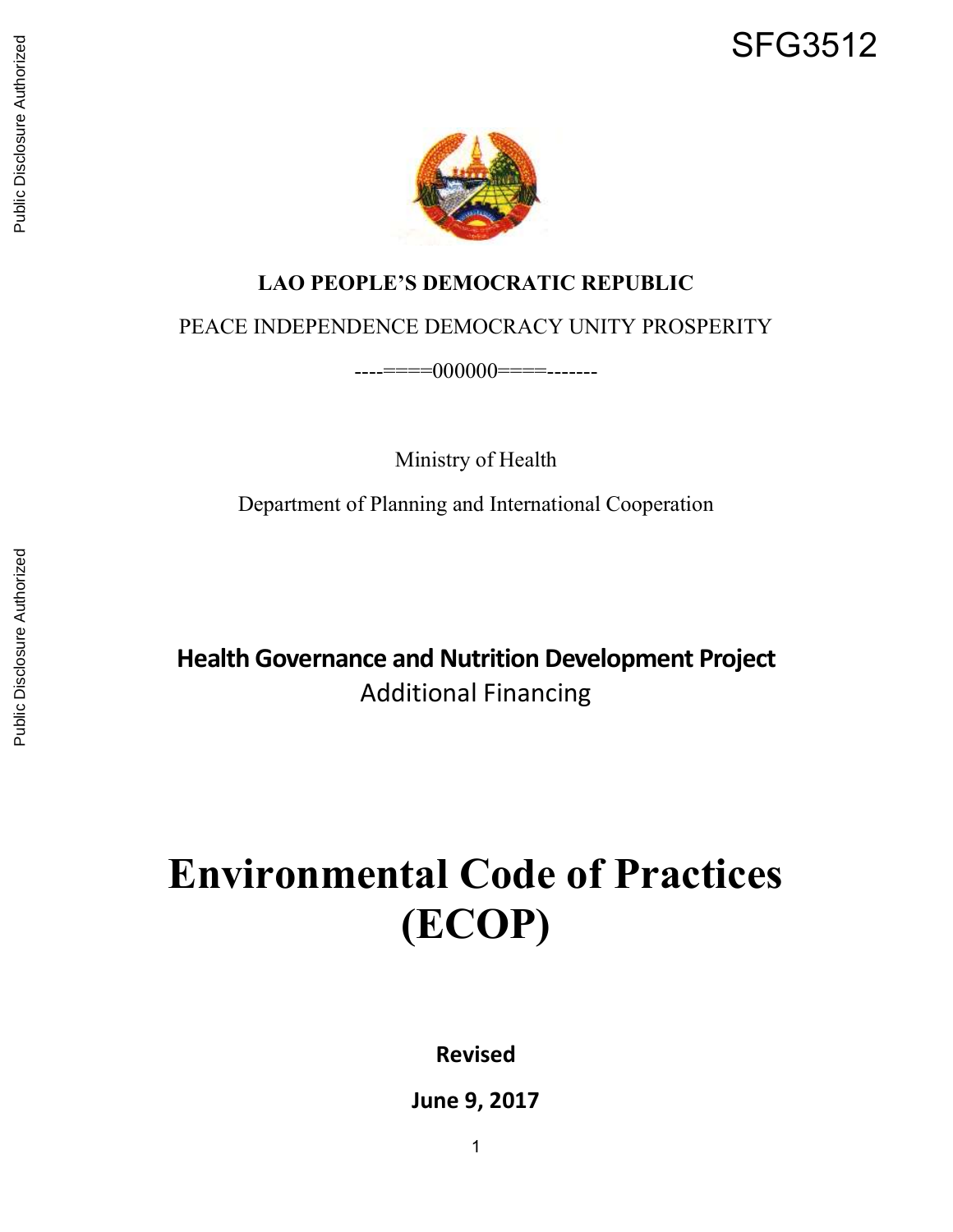## Lao PDR Health Governance and Nutrition Development Project Additional Financing Environmental Code of Practices (ECOP)

The Additional Financing will not finance input based civil work, minor or major renovation of health facilities. The Environmental Code of Practices (ECOP) has been developed for minor impact and small-scale civil works interventions, such as renovation/rehabilitation of health centers which may be financed under Component 2 by the World Bank. The ECOP aims to ensure compliance with national laws and World Bank OP 4.01 environmental safeguard policy and provides guidance to the planning and implementation of the mitigation measures to be carried out by the contractor during the civil works activities. It sets out standard practices and procedures for managing the potential negative impacts on local environment and rural communities of all civil works to be carried out. The ECOP will be included as a separate annex in all bidding and contract documents. The Contractor will be made aware of and commit to this obligation and know that cost for implementation of the proposed measures is part of the construction cost. The ECOP also suggests simple measures to prevent impacts on the environment and people hygiene from latrine installation/operation, which will be solely done by villagers.

General Environmental Codes of Practice

1. Environmental Codes of Practice applicable to most rehabilitation/small-scale rehabilitation/construction activities

| Issue                           | <b>Environmental Prevention/Mitigation Measure</b>                                                                                                                                                                                                                                                                                                                                                                                                                                                                                                                                                                                                                                                                                                          |
|---------------------------------|-------------------------------------------------------------------------------------------------------------------------------------------------------------------------------------------------------------------------------------------------------------------------------------------------------------------------------------------------------------------------------------------------------------------------------------------------------------------------------------------------------------------------------------------------------------------------------------------------------------------------------------------------------------------------------------------------------------------------------------------------------------|
| Noise<br>during<br>construction | (a) Plan activities in consultation with communities so that noisiest activities<br>are undertaken during periods that will result in least disturbance;<br>(b) noise levels should be maintained within the national permissible<br>limits/standards and limited to restricted times agreed to in the permit;<br>(c) Use noise-control methods such as fences, barriers or deflectors (such as<br>muffling devices for combustion engines)<br>(d) minimize transportation of construction materials through community areas<br>during regular working time;<br>(e) Maintain a buffer zone (such as open spaces, row of trees or vegetated<br>areas) between the project site and residential areas to lessen the impact of<br>noise to the living quarters |
| Soil Erosion                    | (a) (b) implement suitable design (e.g., establish appropriate erosion and<br>sediment control measures)<br>(b) use mulch, grasses or compacted soil to stabilize exposed areas<br>(c) cover with topsoil and re-vegetate (plant grass, fast-growing<br>plants/bushes/trees) construction areas once work is completed                                                                                                                                                                                                                                                                                                                                                                                                                                      |
| Air Quality                     | (a) minimize dust from exposed work sites by applying water on the<br>ground regularly<br>(b) do not burn site clearance debris (trees, undergrowth) or construction waste<br>materials                                                                                                                                                                                                                                                                                                                                                                                                                                                                                                                                                                     |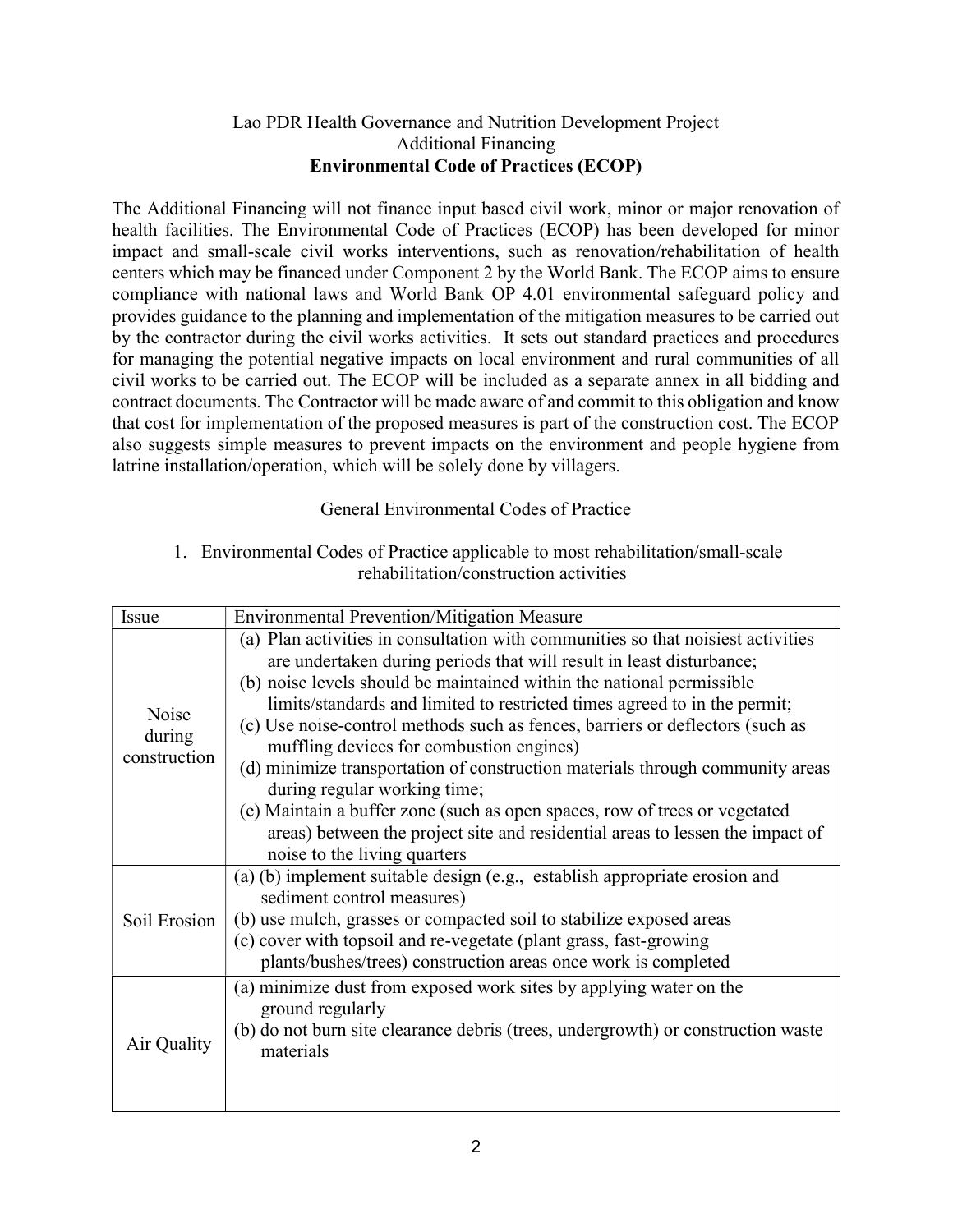|                                 | (c) keep stockpile of aggregate materials covered to avoid suspension or<br>dispersal of fine soil particles during windy days or disturbance from stray<br>animals                                                                                                                                                                                                                                                                                                                                                                                                                                                                                                                                                                                                                                                                                           |
|---------------------------------|---------------------------------------------------------------------------------------------------------------------------------------------------------------------------------------------------------------------------------------------------------------------------------------------------------------------------------------------------------------------------------------------------------------------------------------------------------------------------------------------------------------------------------------------------------------------------------------------------------------------------------------------------------------------------------------------------------------------------------------------------------------------------------------------------------------------------------------------------------------|
| Water<br>quality                | (a) activities should not affect the availability of water for drinking and<br>hygienic purposes<br>(b) no construction materials, solid wastes, toxic or hazardous materials should<br>be poured or thrown into water bodies for dilution or disposal<br>(c) the flow of natural waters should not be obstructed or diverted to another<br>direction, which may lead to drying up of river beds or flooding of<br>settlements                                                                                                                                                                                                                                                                                                                                                                                                                                |
| Solid and<br>hazardous<br>waste | (a) collect and transport construction waste to appropriately<br>designated/hazardous waste controlled dump sites<br>(b) maintain waste (including soil for foundations) at least 300 meters from<br>rivers, streams, lakes and wetlands<br>(c) use secured area for refueling and transfer of other toxic fluids distant from<br>settlement area and ideally on a hard/non-porous surface<br>(d) train workers on correct transfer and handling of fuels and other<br>substances and require the use of gloves, boots, aprons, eyewear and other<br>protective equipment for protection in handling highly hazardous materials<br>(e) collect and properly dispose of small maintenance materials such as oily<br>rags, oil filters, used oil, etc.                                                                                                          |
| Workers<br>Health and<br>safety | (a) provide personal protective gear for workers as necessary (gloves, dust<br>masks, hard hats, boots, goggles)<br>(b) keep worksite clean and free of debris on daily basis<br>(c) keep corrosive fluids and other toxic materials in properly sealed containers<br>for collection and disposal in properly secured areas<br>(d) Ensure adequate toilet facilities for workers from outside of the<br>community<br>(e) Rope off construction area and secure materials stockpiles/storage areas<br>from the public and display warning signs. Do not allow children to play in<br>construction areas<br>(f) Fill in all earth borrow-pits once construction is completed to avoid standing<br>water, water-borne diseases and possible drowning<br>(g) Each construction sub-project to have a basic first-aid kit with<br>bandages, antibiotic cream, etc. |
| Other                           | (a) No cutting of trees or destruction of vegetation other than on<br>construction site<br>(b) No hunting, fishing, capture of wildlife or collection of plants<br>(c) No use of unapproved toxic materials including lead-based paints, un-<br>bonded asbestos, etc.<br>(d) No disturbance of cultural or historic sites                                                                                                                                                                                                                                                                                                                                                                                                                                                                                                                                     |